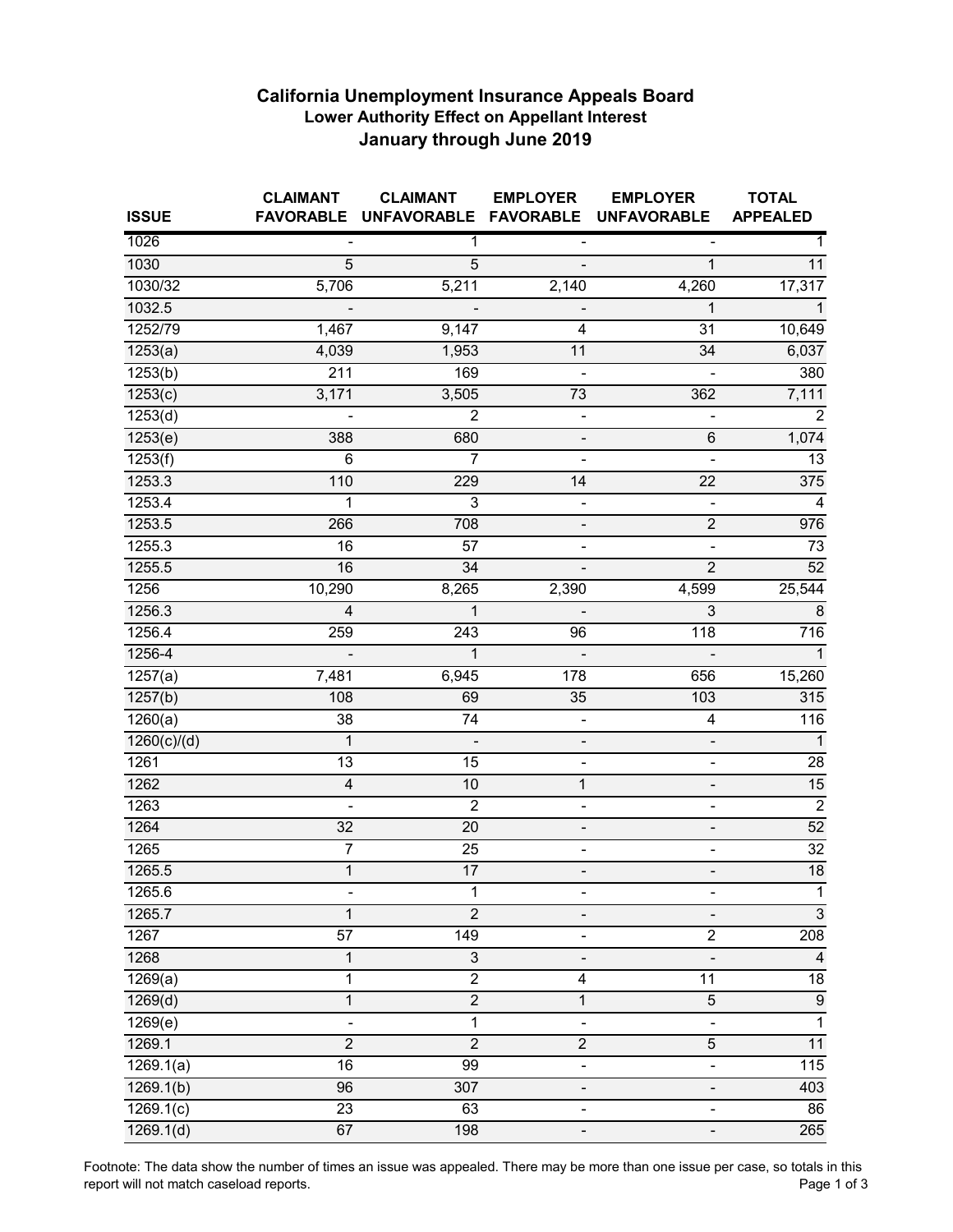## **California Unemployment Insurance Appeals Board Lower Authority Effect on Appellant Interest January through June 2019**

| <b>ISSUE</b>           | <b>CLAIMANT</b><br><b>FAVORABLE</b> | <b>CLAIMANT</b><br><b>UNFAVORABLE</b> | <b>EMPLOYER</b><br><b>FAVORABLE</b> | <b>EMPLOYER</b><br><b>UNFAVORABLE</b> | <b>TOTAL</b><br><b>APPEALED</b> |
|------------------------|-------------------------------------|---------------------------------------|-------------------------------------|---------------------------------------|---------------------------------|
| 1269.1(e)              | $\overline{30}$                     | 128                                   | $\qquad \qquad \blacksquare$        | -                                     | 158                             |
| $\overline{1269.1(f)}$ | $\overline{7}$                      | 30                                    | $\overline{\phantom{m}}$            | $\overline{\phantom{a}}$              | 37                              |
| 1269.1(g)              | 5                                   | 10                                    | $\overline{\phantom{a}}$            | L,                                    | $\overline{15}$                 |
| 1271(a)                | 251                                 | 634                                   | $\overline{7}$                      | 16                                    | 908                             |
| 1271(b)                | 1                                   | 28                                    | $\qquad \qquad \blacksquare$        | -                                     | 29                              |
| 1271(d)                | $\qquad \qquad \blacksquare$        | $\overline{2}$                        | $\overline{\phantom{0}}$            | $\qquad \qquad \blacksquare$          | $\overline{2}$                  |
| 1273                   | 1                                   |                                       |                                     | ä,                                    | $\overline{1}$                  |
| 1275                   | 16                                  | 57                                    | $\overline{\phantom{m}}$            | 3                                     | 76                              |
| 1275(a)                | 5                                   | 39                                    | $\blacksquare$                      | $\qquad \qquad \blacksquare$          | $\overline{44}$                 |
| 1275(b)                | $\overline{2}$                      | 24                                    |                                     | $\overline{\phantom{0}}$              | $\overline{26}$                 |
| 1276                   | 1                                   | 11                                    | $\frac{1}{2}$                       | -                                     | 12                              |
| 1277                   | 184                                 | 676                                   | -                                   |                                       | 860                             |
| 1279.5                 | 1                                   | 19                                    | $\qquad \qquad \blacksquare$        | $\blacksquare$                        | 20                              |
| 1281                   | $\mathbf 1$                         | $\overline{3}$                        | $\overline{\phantom{a}}$            | $\overline{\phantom{a}}$              | $\overline{4}$                  |
| $\frac{1}{281(a)}$     | $\overline{\phantom{0}}$            | 1                                     | ٠                                   | ۰                                     | $\overline{1}$                  |
| 1281(b)                |                                     | 13                                    |                                     |                                       | 13                              |
| 1281(d)                | $\overline{c}$                      | 4                                     | -                                   | -                                     | $\,6\,$                         |
| 13009                  | $\overline{1}$                      | $\overline{2}$                        | $\blacksquare$                      |                                       | $\overline{3}$                  |
| 1326.5                 | 350                                 | 346                                   |                                     | ٠                                     | 696                             |
| 13262B10               | 1                                   | 26                                    | $\overline{\phantom{a}}$            | $\overline{\phantom{a}}$              | 27                              |
| 13262B11               | 1                                   | $\overline{32}$                       | $\overline{\phantom{a}}$            | $\overline{\phantom{0}}$              | 33                              |
| 1329.1                 | $\overline{27}$                     | $\overline{37}$                       | $\qquad \qquad \blacksquare$        | $\overline{\phantom{m}}$              | 64                              |
| 1332                   |                                     | 1                                     |                                     | ٠                                     | $\overline{1}$                  |
| 1375                   | 6,867                               | 6,785                                 |                                     | $\overline{\phantom{0}}$              | 13,652                          |
| 1375.1                 | 5,642                               | 5,598                                 | $\overline{\phantom{a}}$            | $\qquad \qquad \blacksquare$          | 11,240                          |
| 1375.5                 |                                     | $\overline{c}$                        | $\qquad \qquad \blacksquare$        | $\overline{\phantom{0}}$              | $\overline{2}$                  |
| 1375-1                 | $\overline{28}$                     | 36                                    | $\overline{\phantom{a}}$            | $\qquad \qquad \blacksquare$          | 64                              |
| 1382                   | $\mathbf 1$                         | $\overline{4}$                        | $\overline{\phantom{0}}$            | $\overline{\phantom{0}}$              | $\overline{5}$                  |
| 201/202                | 1                                   | 4                                     |                                     |                                       | $\overline{5}$                  |
| 2707.5                 | $\qquad \qquad \blacksquare$        | 1                                     | -                                   | -                                     | $\overline{1}$                  |
| $\frac{4001(b)(1)}{2}$ |                                     | $\overline{c}$                        |                                     |                                       | $rac{2}{3}$                     |
| $\sqrt{4001(b)(2)}$    |                                     | $\overline{3}$                        |                                     |                                       |                                 |
| 4001(d)(2)             | ۰                                   | $\overline{2}$                        |                                     | ۰                                     | $\frac{2}{1}$                   |
| 4001(h)(1)             | $\qquad \qquad \blacksquare$        | 1                                     |                                     | -                                     |                                 |
| 4001(h)(1)(A)          | -                                   | 1                                     |                                     | -                                     | $\overline{1}$                  |
| 4006                   | -                                   | 1                                     | $\qquad \qquad \blacksquare$        | -                                     | $\overline{1}$                  |
| 4304-1                 |                                     | 1                                     | 1                                   | $\blacksquare$                        | $\overline{2}$                  |
| 4552(e)                |                                     | $\overline{2}$                        |                                     | $\blacksquare$                        | $\overline{2}$                  |
| 601                    | 11                                  | 22                                    | 1                                   | $\overline{c}$                        | $\overline{36}$                 |
| 601.5                  |                                     | $\overline{2}$                        |                                     | -                                     | $\overline{2}$                  |
| 602                    | 8                                   | 14                                    | 1                                   | $\overline{\phantom{0}}$              | 23                              |
| 603                    | $\overline{8}$                      | 13                                    | $\mathbf 1$                         | $\overline{\phantom{0}}$              | $\overline{22}$                 |

Footnote: The data show the number of times an issue was appealed. There may be more than one issue per case, so totals in this report will not match caseload reports. report will not match caseload reports.